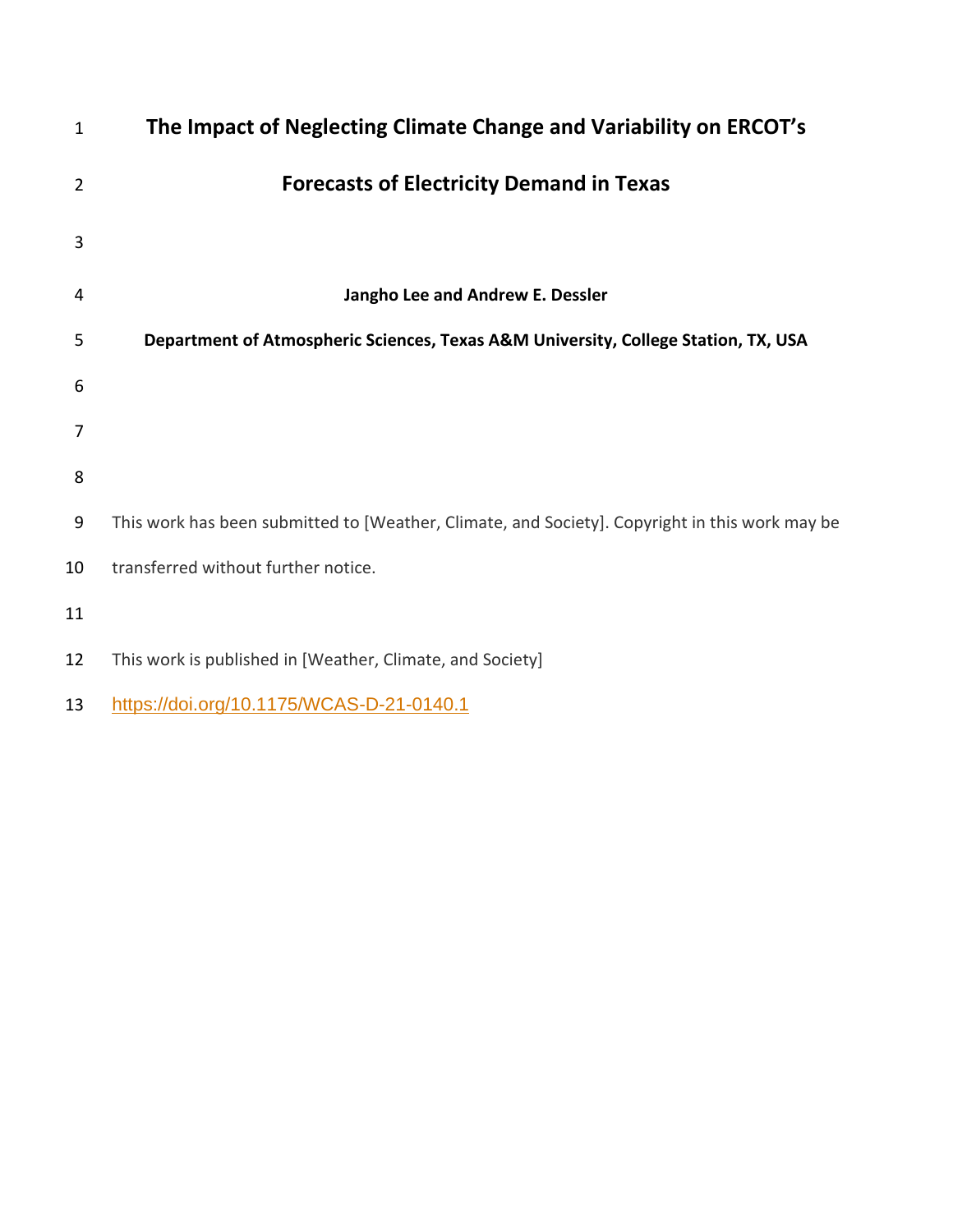Abstract

 The Electric Reliability Council of Texas (ERCOT) manages the electric power across most of Texas. They make short-term assessments of electricity demand based on historical weather over the last decade or two, thereby ignoring the effects of climate change and the possibility of weather variability outside of the recent historical range. In this paper, we develop an empirical methodology to predict the impact of weather on energy demand. We use that with a large ensemble of climate model runs to construct a probability distribution of power demand on the ERCOT grid for summer and winter 2021. We find that the ERCOT grid is running with no safety margin, particularly during summer. We estimate a 5% chance that maximum power demand would be within 4.3 and 7.9 GW of ERCOT's estimate of best-case available resources during summer and winter 2021, respectively, and a 20% chance it would be within 7.1 and 17 GW. With such small margins, the unexpected reductions in available power can lead to shortages on the grid. This problem is partially hidden by the fact that ERCOTs seasonal assessments, based entirely on historical weather, are too low. Prior to the 2021 winter blackout, ERCOT forecasted an extreme peak load of 67 GW. In reality, we estimate hourly peak demand was 82 GW, 22% above ERCOT's most extreme forecast and about equal to the best-case available power. Given the high stakes, ERCOT should develop probabilistic estimates using modern scientific tools to predict the range of power demand more accurately.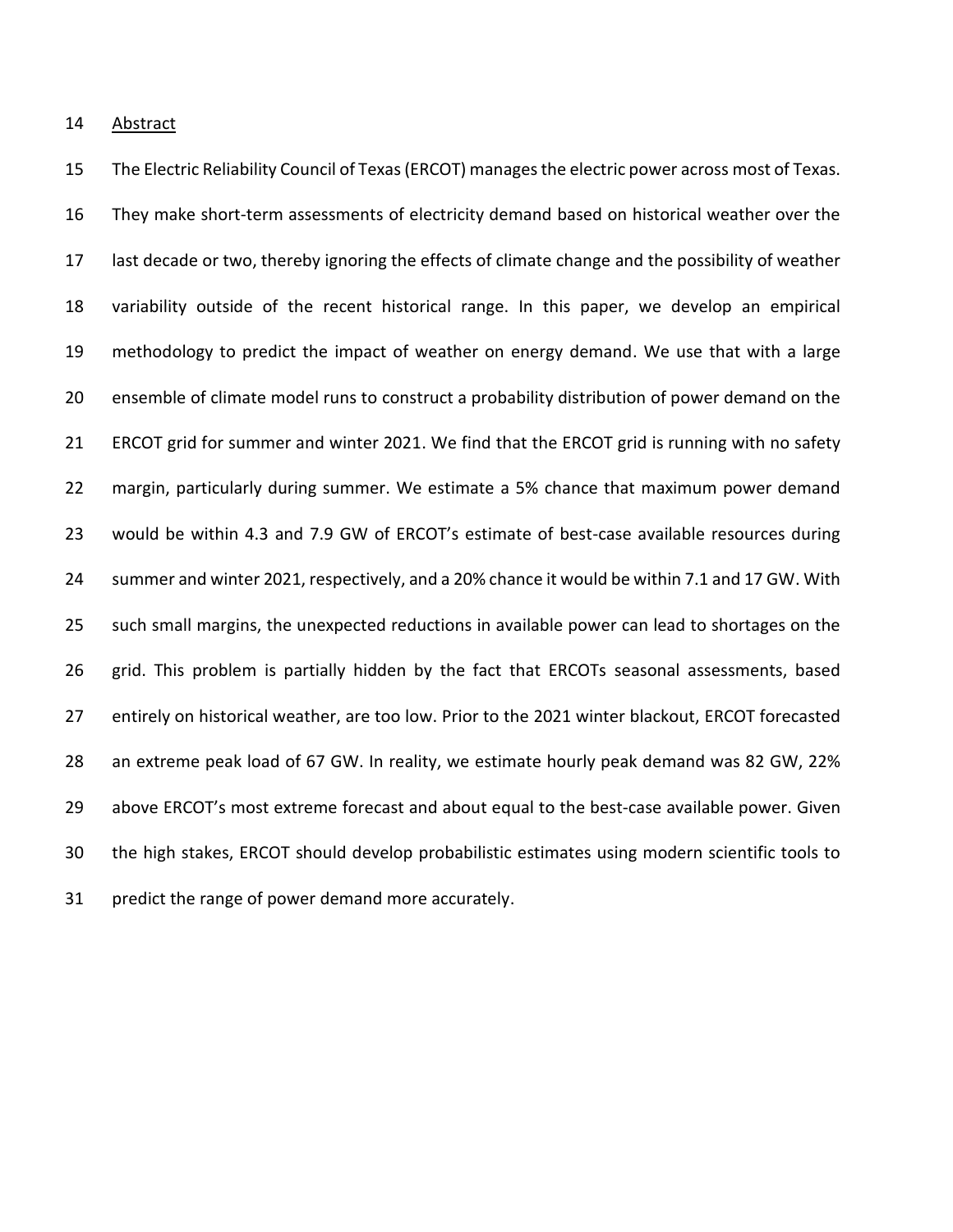1. Introduction

 Most of the citizens of the State of Texas get electricity from a grid managed by the Electric Reliability Council of Texas (ERCOT). During February 2021, a significant winter storm (Doss-Gollin et al. 2021) caused widespread blackouts throughout the State that left more than 10 million people without electricity (Busby et al. 2021). These blackouts and their downstream impacts led to the deaths of hundreds of people and caused nearly \$200B of damages (Frankenfield 2021; Ivanova 2021).

 To maintain the robustness of the grid, ERCOT makes short-term seasonal power-demand assessments (e.g., [http://www.ercot.com/content/wcm/lists/197378/SARA-FinalWinter2020-](http://www.ercot.com/content/wcm/lists/197378/SARA-FinalWinter2020-2021.pdf) [2021.pdf\)](http://www.ercot.com/content/wcm/lists/197378/SARA-FinalWinter2020-2021.pdf) to ensure adequate resources will be available. These assessments are based on the weather from the past decade or so and factors such as population, but they do not account for a changing climate or the possibility of climate variability outside of the conditions described in the historical record. In this paper, we evaluate this methodology and develop a new method for incorporating more realistic predictions of future weather into energy projections.

#### 2. The model ensemble and comparisons to historical data

 Our observational data set is daily-average 2-m air temperatures from the ECMWF ERA5 reanalysis (Hersbach et al. 2020), which has a resolution of 0.25°for both latitude and longitude. We also use temperatures from an ensemble of 39 model runs known as the Community Earth System Model Large Ensemble (CESM-LE) (Kay et al. 2015). The members of this ensemble use an identical climate model and the same evolution of historical natural and anthropogenic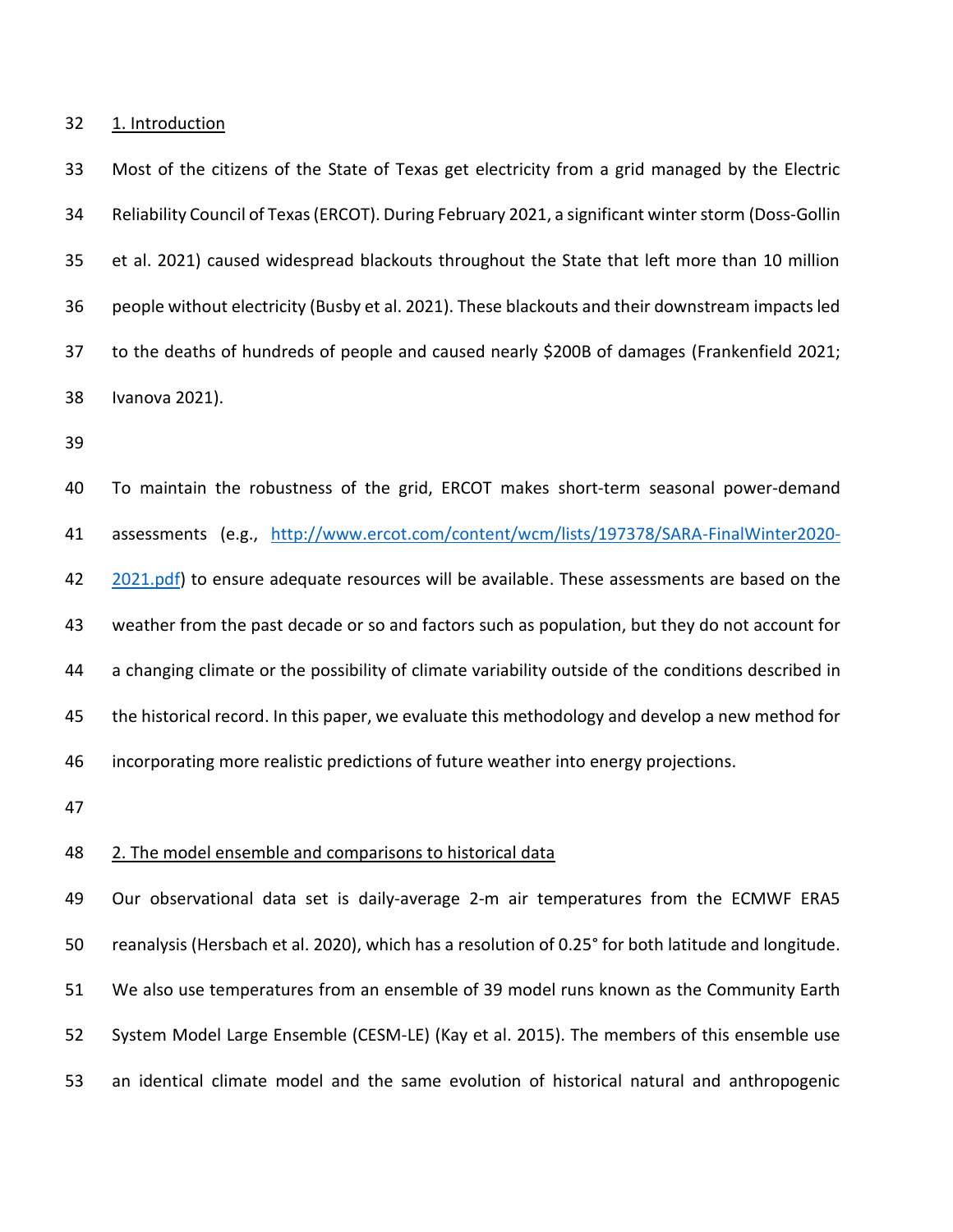forcing. The members differ only in their initial conditions, so the variation in climate across the ensemble is entirely due to random climate and weather variability.

 To estimate the temperature of Texas, we average the grid points whose centers are within the 58 state border of Texas. The ensemble is bias corrected by adding offsets of 0.7°C and 0.6°C to June- July-August season (JJA) and December-January-February season (DJF) to ensemble member temperatures so that the 40-year seasonal average temperatures from ERA5 is equal to the 40- year seasonal averages of the ensemble. This bias is small compared to the magnitude of the temperature variations we are analyzing.

 Figure 1 shows the highest 1-day and 5-day average temperature during each JJA and lowest 1- day and 5-day average temperature during each DJF since 1981 in the ECMWF ERA5 reanalysis. The convention in this paper is that DJF refers to three consecutive months; for example, DJF 2010 is Dec. 2009 and Jan. and Feb. 2010. For the JJA maximum, the highest 5-day average temperature was in 2011 (32.9°C) while the highest 1-day temperature (33.1°C) was in 2020. For 69 the DJF minimum, the coldest 5-day (-6.3 $^{\circ}$ C) and 1-day average temperature (-11.1 $^{\circ}$ C) were both in 2021.

 When comparing to the climate model ensemble, the appropriate comparison is between the statistics of the ensemble and the observations, and these agree closely (Figs. 1c and 1d). Fitting the ERA5 and CESM-LE data to a generalized extreme value (GEV) distribution tells us that the 2020 1-day temperature of 33.1°C was a 1-in-7 year event in the ERA5, while it was a 1-in-5 year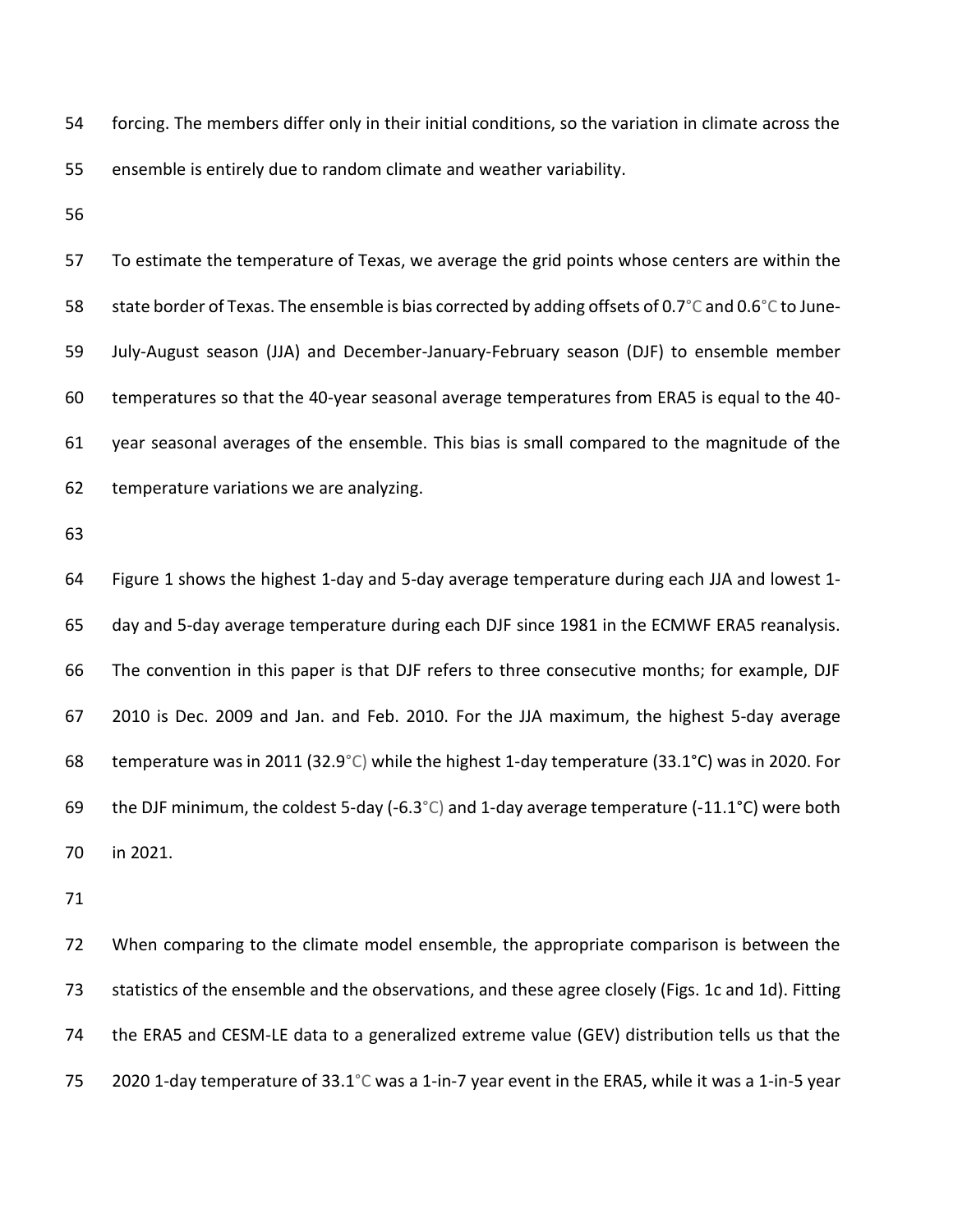event in CESM-LE. The 2021 winter 1-day temperature of -11.1°C was a 1-in-55 year event in the ERA5, while it was a 1-in-87 year event in the CESM-LE. The standard deviation of ERA-5 data is 2.0°C and 4.9°C in JJA and DJF, while the average of standard deviation in each member of CESM-79 LE is 1.8 (1 $\sigma$  of ensemble standard deviation values is 0.22) and 4.0 (1 $\sigma$ =0.58). Based on these comparisons, we feel confident we can use this ensemble to evaluate ERCOT's forecasts.





82<br>83 **Figure 1.** Time series of seasonal maximum and minimum temperature over Texas (these are not population weighted). (a) JJA maximum 1-day (solid line) temperature and 5-day (dashed line) temperature in ERA-5, and green and yellow area each denotes the maximum and minimum ensemble member of 1-day and 5-day temperature in CESM-LE. (b) Violin plot for distribution of 1-day and 5-day JJA maximum temperature in ERA-87 5 and CESM-LE. Error bars represent the 95<sup>th</sup> and 5<sup>th</sup> percentile of the distribution, and the dots represent the 88 median of the distribution. (c, d) Same as (a, b), but for DJF minimum temperature.

# 3. The connection between electricity consumption and temperature in the historical record

Historical hourly electric power consumption is obtained from ERCOT for the period Jan. 1996-

- 92 Feb. 2021 [\(http://www.ercot.com/gridinfo/load/load\\_hist/\)](http://www.ercot.com/gridinfo/load/load_hist/). 2001 data are not available, so our
- analysis excludes DJF 2001, JJA 2001, and DJF 2002. The first step is to regress population-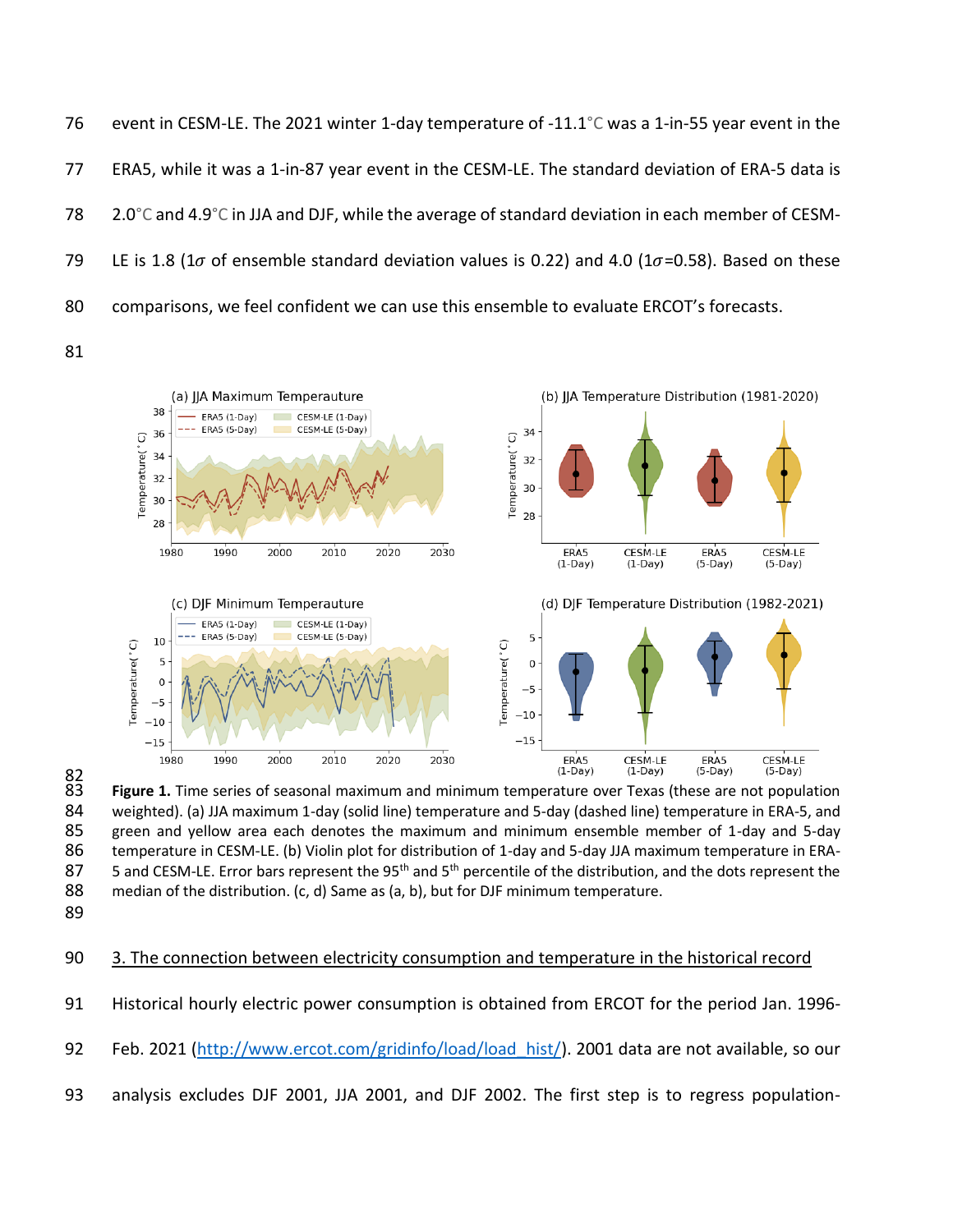weighted daily average temperature against daily average power. We use a time-invariant population distribution averaged from 2000 to 2020 from CIESIN (2016) for the population weighting.

 We perform the regression separately for each season of each year. Figs. 2a and 3a show a tight relationship between temperature and power usage in JJA and DJF for the first and last year of ERCOT's record — other years (not shown) show similarly tight relationships. This indicates that, within a season, variations in temperature are the primary controlling factor for power usage. Based on our examination of the data, we use a linear fit for JJA and a non-linear polynomial fit  $(P = C_0 + C_1 T + C_2 T^{1.75})$  for DJF. In Section S1 of the supplement, we discuss this in detail and show how our formulation works better than other potential choices.

106 From each year's fit, we calculate  $P_{ref}$  for that year, which is power usage at a reference 107 temperature  $(T_{ref})$ . We use a reference temperature equal to the median temperature for JJA 108 (28.8°C) and DJF (10.9°C). The time series of  $P_{ref}$  is plotted in Figs. 2b and 3b; this can be thought of as the seasonal average power usage that would have occurred if the temperature were fixed 110 at the reference temperature. The increase in  $P_{ref}$  over time is due to changes in non-climate 111 factors, such as population. We then perform a linear fit to represent  $P_{ref}$  as a function of year 112  $(P_{ref}(y))$  (all of the fits can be found in Supplement Section S2).

 We expect the coefficients from each year's temperature-power regressions (Fig. 2a and 3a) to 115 be correlated with  $P_{ref}$ . For example, increases in population will change the slope of the power-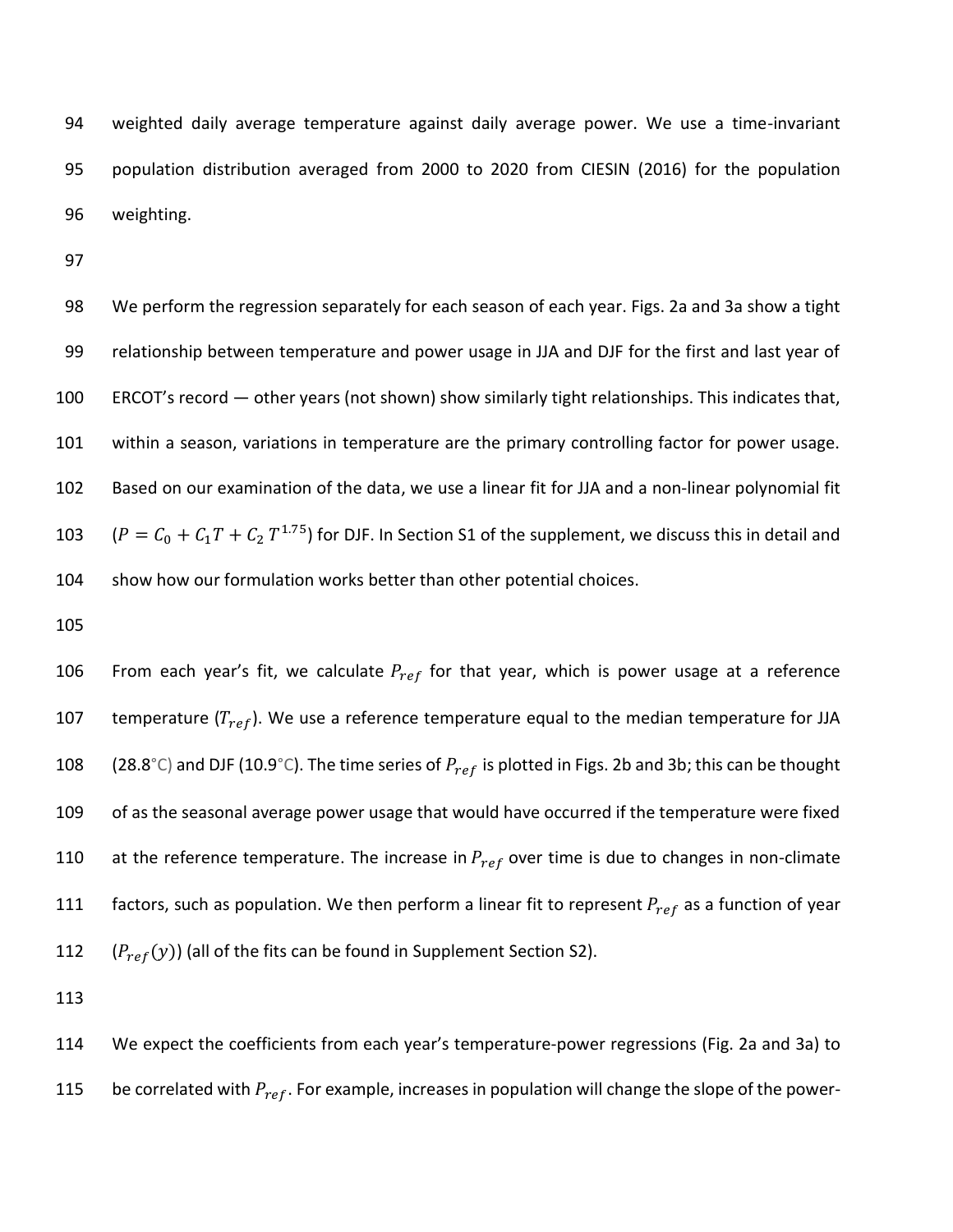116 temperature relation because, as population increases, changes in temperature will drive larger 117 changes in power usage. Figs. 2c, 3c, and 3d show that these coefficients are indeed correlated 118 with  $P_{ref}$ .

119

120 Given this, we can model daily average power usage at as a function of year and daily-average 121 temperature T. For JJA:

122 
$$
P_{JJA}(y,T) = P_{ref}(y) + (S(y) \times (T - T_{ref}))
$$
 (1)

123 Where  $P_{IIA}(y, T)$  is the daily average power for a day in year y with a population-weighted, daily 124 average temperature T.  $P_{ref}(y)$  is the value of  $P_{ref}$  during JJA in year y,  $S(y)$  is the slope of the 125 power-temperature regression in year y, and  $T_{ref}$  is the JJA reference temperature. Note that S 126 was plotted in Fig. 2c as a function of  $P_{ref}$ , but because  $P_{ref}$  is a function of year, we can also 127 express  $S$  as a function of year  $y$ .

128

129 Our equation for DJF is similar to the JJA equation except that the power-temperature relation 130 has higher order terms:

131 
$$
P_{D/F}(y,T) = P_{ref}(y) + (C_1(y) \times (T - T_{ref})) + (C_2(y) \times (T - T_{ref})^{1.75})
$$
 (2)

132 As with the JJA relation, the coefficients  $C_1$  and  $C_2$  correlate with  $P_{ref}$  (Figs. 3c and 3d), so we 133 can also express them as functions of year. Also remember that DJF  $P_{ref}$  and  $T_{ref}$  are different 134 from JJA  $P_{ref}$  and  $T_{ref}$ .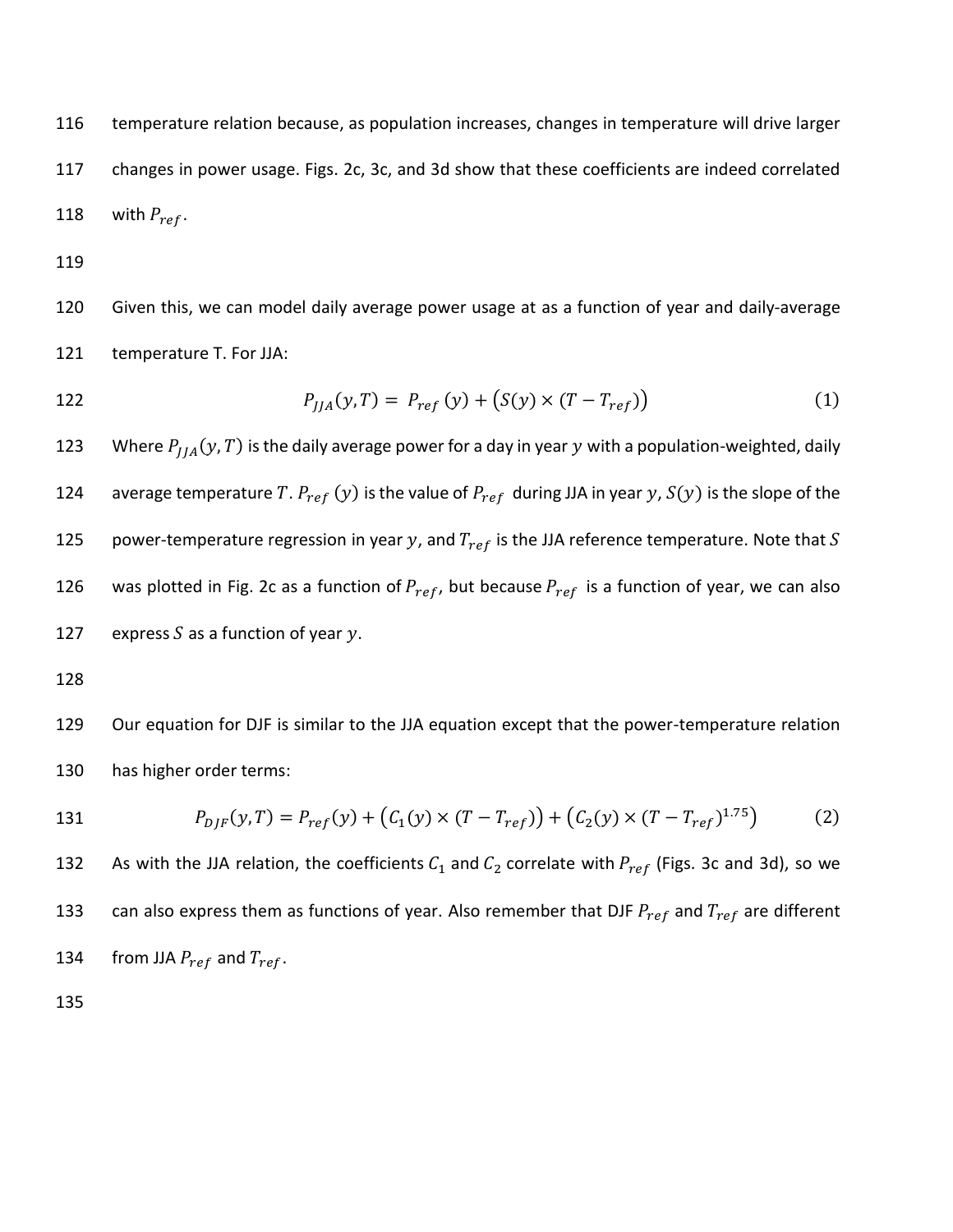



 Figure 2. (a) Scatterplot of population-weighted daily average temperature and daily average power usage in the first and last year of ERCOT's historical record. Red circle denotes the power at the reference temperature 139 ( $P_{ref}$ ). (b) Evolution of  $P_{ref}$  over time. The red dashed line is a linear trend. (c) Slope of the temperature-power 140 relation as a function of  $P_{ref}$ . Each point represents a value from a single year.

- 
- 
- 



Figure 3. Same as Figure 2, but for DJF. Because we use a 1.75-D power-temperature fit in DJF, we have two constants, and these are plotted in panels c and d.

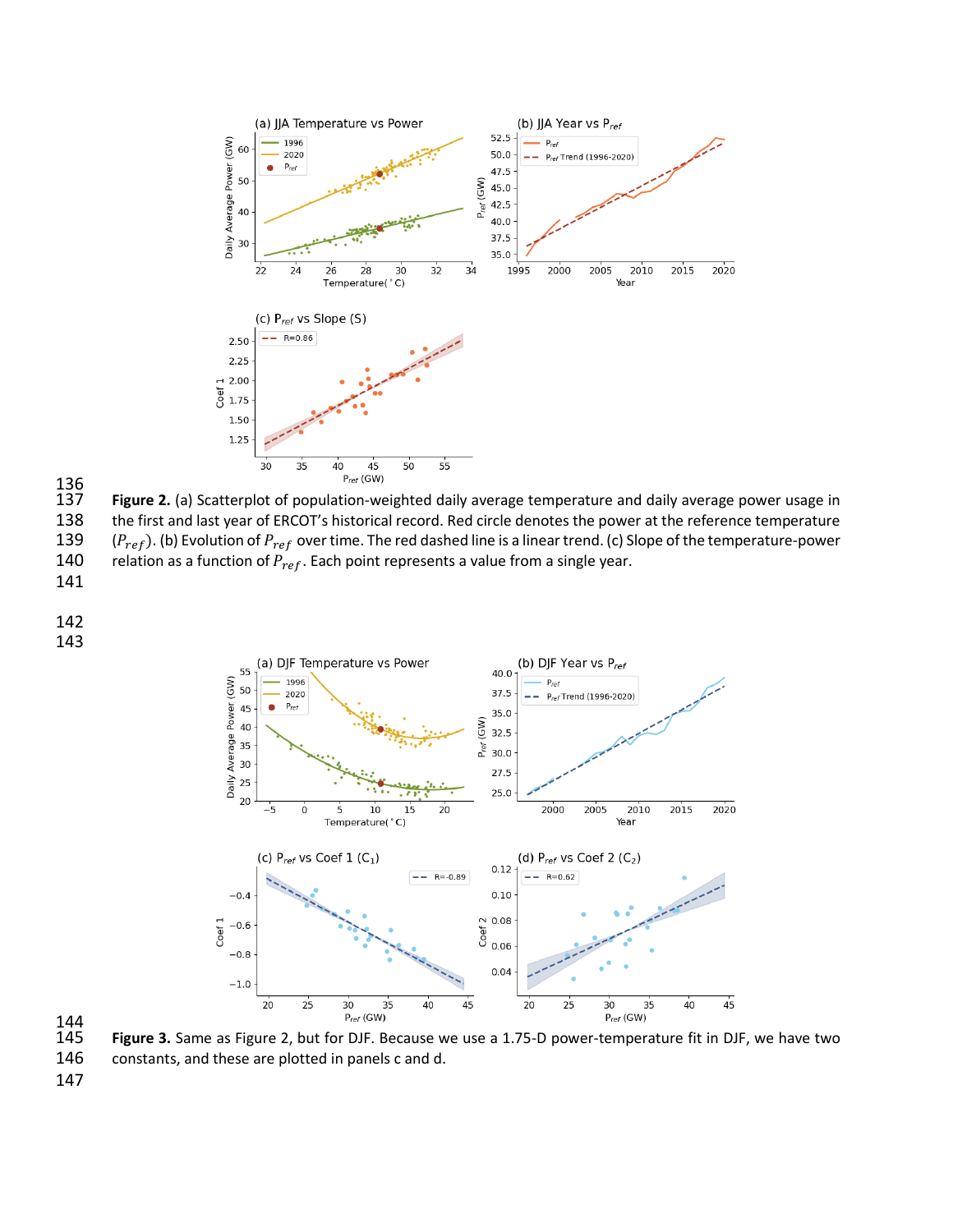#### 4. Prediction of future electricity consumption

 Using the methodology described in the last section, we can produce an estimate of daily average power usage. For comparison to ERCOT forecasts, we convert this to daily *maximum* power (hereafter DMP), the highest hourly power demand during the day, using a linear regression between daily maximum and daily average power usage developed from the historical data. The correlation between these quantities has R values of 0.99 and 0.98 in JJA and DJF and an RMS error of 1.0 and 1.1 GW, respectively.

 Plugging ERA5 temperatures into Eq. 1 and 2, we can reproduce the historical seasonal maximum power (the highest hourly power demand during the season, hereafter SMP) quite closely (Figs. 4a and 4b), with RMS differences of 1.0 GW and 1.5 GW for JJA and DJF, respectively (2021 is excluded from the DJF calculation due to the blackout). This good agreement may be surprising because we left out of our model many factors that one might have anticipated would be important (e.g., weekday vs. weekend, number of hours of sunlight). We investigated many of these factors and found that none of them significantly improved our ability to reproduce the observations.

 We also have taken the CESM-LE temperatures and used Eq. 1 and 2 to estimate SMP for the 1996-2021 period. The shaded regions show the range of power predicted by the ensemble and ERCOT's historical power demand falls comfortably within the ensemble's envelope. This result is consistent with the fact that observed temperatures over this period fall within the CESM-LE's range of predicted temperatures (Fig. 1).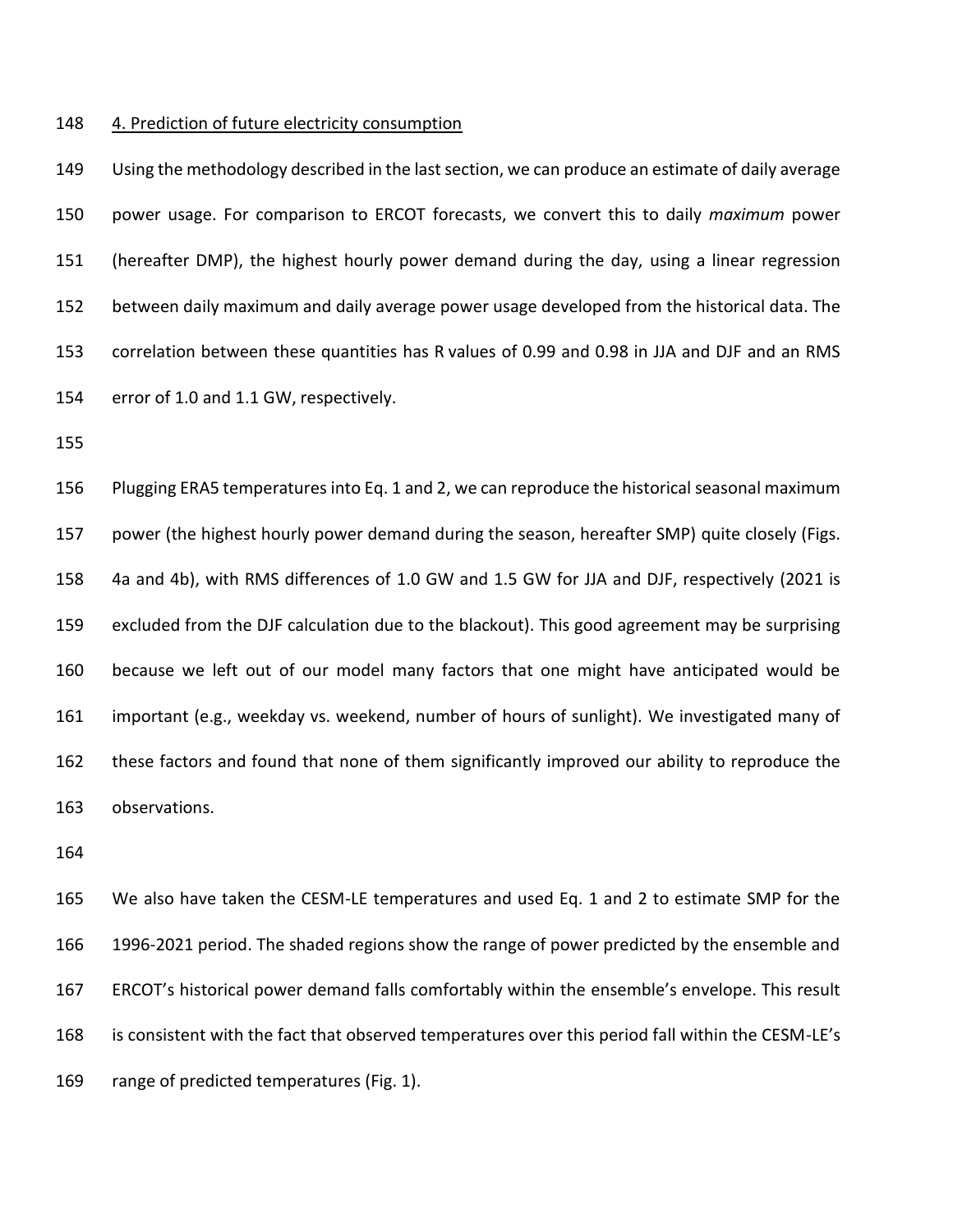

 Figure 4. Time series of seasonal maximum hourly power usage (SMP). (a) JJA SMP for 1996-2020. Black solid line represents the historical ERCOT record, and black dashed line represent the historical power usage 174 estimated by us using ERA5 temperatures. The grey area depicts the range of power usage estimated from the 175 CESM-LE. (b) Same as (a), but for DJF 1997-2021. CESM-LE. (b) Same as (a), but for DJF 1997-2021.

177 5. Comparison of seasonal power demand

# 5a. Comparison of summer power demand

 In order to evaluate ERCOT's seasonal 2021 summer resources assessment [\(http://www.ercot.com/content/wcm/lists/219840/SARA-FinalSummer2021.xlsx\)](http://www.ercot.com/content/wcm/lists/219840/SARA-FinalSummer2021.xlsx), we have calculated a probability distribution of SMP for JJA 2021 using temperatures from the CESM-LE 182 from the period 2016-2025, but with 2021's  $P_{ref}$  (Fig. 5a).

 ERCOT predicted a most likely SMP of 77 GW, in good agreement with the peak of our probability distribution. ERCOT also predicted an extreme peak-load scenario of 80 GW, which they derived assuming that the worst-case scenario is a repeat JJA 2011 temperatures. Note that ERCOT provides no probabilistic information with which to interpret their extreme scenarios. Is this a 90%, 95%, 99%, etc. confidence interval? We calculate that there is a 17% chance of JJA 2021 SMP exceeding 80 GW (Fig. 5a), suggesting that the use of historical temperatures may not be a good way to estimate of extreme demand.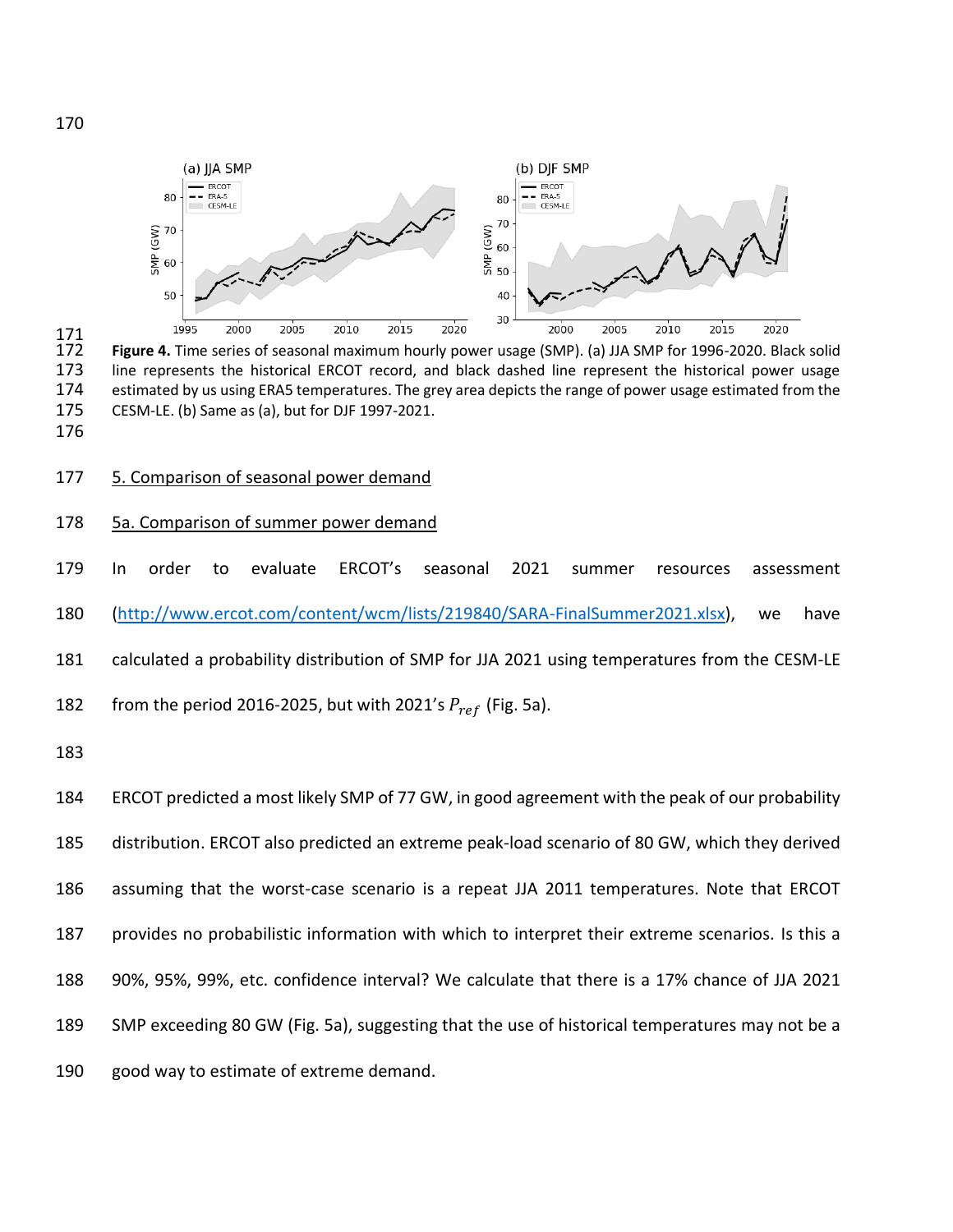ERCOT also estimated a best-case of 87 GW of power available to satisfy peak demand. Comparing this to Fig. 5a shows that the ERCOT grid is running with very little margin, with 5% of the summers in the CESM-LE having an SMP within 4.3 GW of ERCOT's estimate of best-case available power and 20% of summers within 7.1 GW. In such a situation, minor but unanticipated declines in available power, such as what happens when several power plants go offline for maintenance at once, puts the ERCOT grid at risk of being unable to satisfy power demand.

### 5b. Comparison of winter power demand

 We now evaluate ERCOT's seasonal resource assessment made right before the DJF 2021 season [\(http://www.ercot.com/content/wcm/lists/197378/SARA-FinalWinter2020-2021.xlsx\)](http://www.ercot.com/content/wcm/lists/197378/SARA-FinalWinter2020-2021.xlsx). We do that by comparing it to a probability distribution of SMP for DJF 2021 that we calculated using 203 temperatures in the CESM-LE between 2016 and 2025, but with 2021's  $P_{ref}$  (Fig. 5b). ERCOT's most-likely SMP is 57 GW, very close to the peak of our predicted distribution. ERCOT's extreme peak load scenario is 67 GW, calculated assuming that the worst case was that Texas would experience temperatures as cold as DJF 2011's, the most recent very cold Texas winter.

208 Like their summer estimates, this extreme peak load scenario is low  $-$  we estimate that there was an 19% chance that SMP would exceed this value. Reality provided support for this: 2021 DJF minimum daily average population-weighted temperatures were 3.4°C colder than 2011's, from which we estimate that peak demand was 82 GW — about 15 GW above ERCOT's worst-case prediction.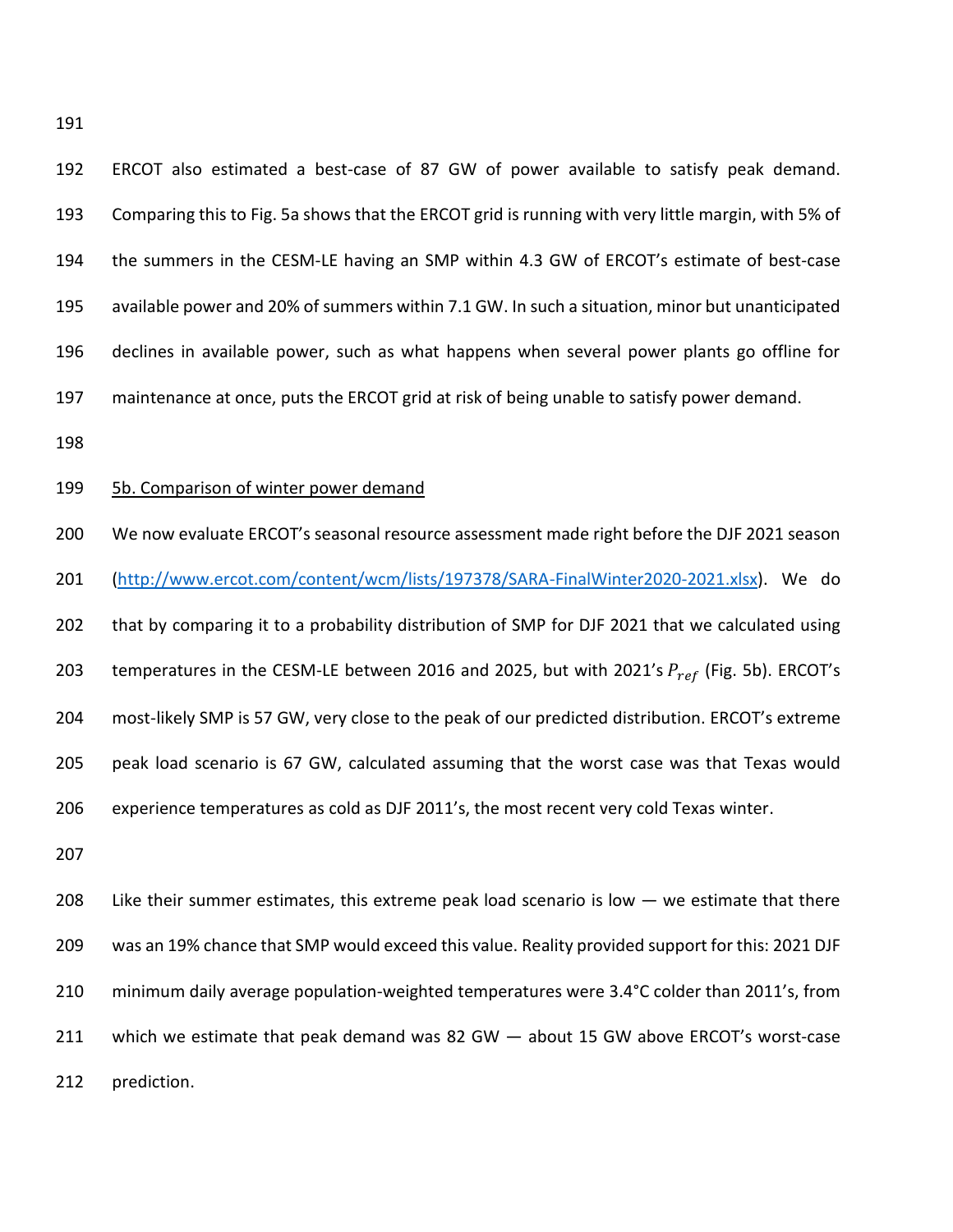ERCOT communicated to us that their estimate of DMP during the 2021 winter storm was 76 GW (Jeff Billo, personal communication, 2021), 6 GW lower than our estimate. We do not know how ERCOT comes up with their number, but we assume that they are using some type of a piecewise- linear fit. Using our own version of a piecewise-linear fit, we find that maximum power demand during the 2021 winter storm was 74 GW, which is close to ERCOT's estimate. However, as shown in Section S1, piecewise-linear fits tend to underestimate power demand at very cold temperatures. Without more information about ERCOT's estimate, though, we cannot confidently identify the source of the disagreement. This difference has important implications for how much margin the ERCOT grid has. ERCOT

 estimates that, in the best case, there was 83 GW of power available. If our estimate is correct, 225 then the ERCOT grid had essentially no margin in DJF 2021, meaning that any loss of power, e.g., due to lack of weatherization of energy infrastructure, meant that the ERCOT grid could not satisfy power demand.

 More generally, Fig. 5b shows that the ERCOT grid also runs with very little margin in winter, just as it does in summer. For DJF 2021, we estimate that 5% of winters in the CESM-LE had an SMP within 7.9 GW of ERCOT's best-case estimate of available power and 10% and 20% of winters were within 12 and 17 GW, respectively. And 1.5% of the winters had SMP in 2021 DJF exceeding best-case available power, as approximately happened in 2021.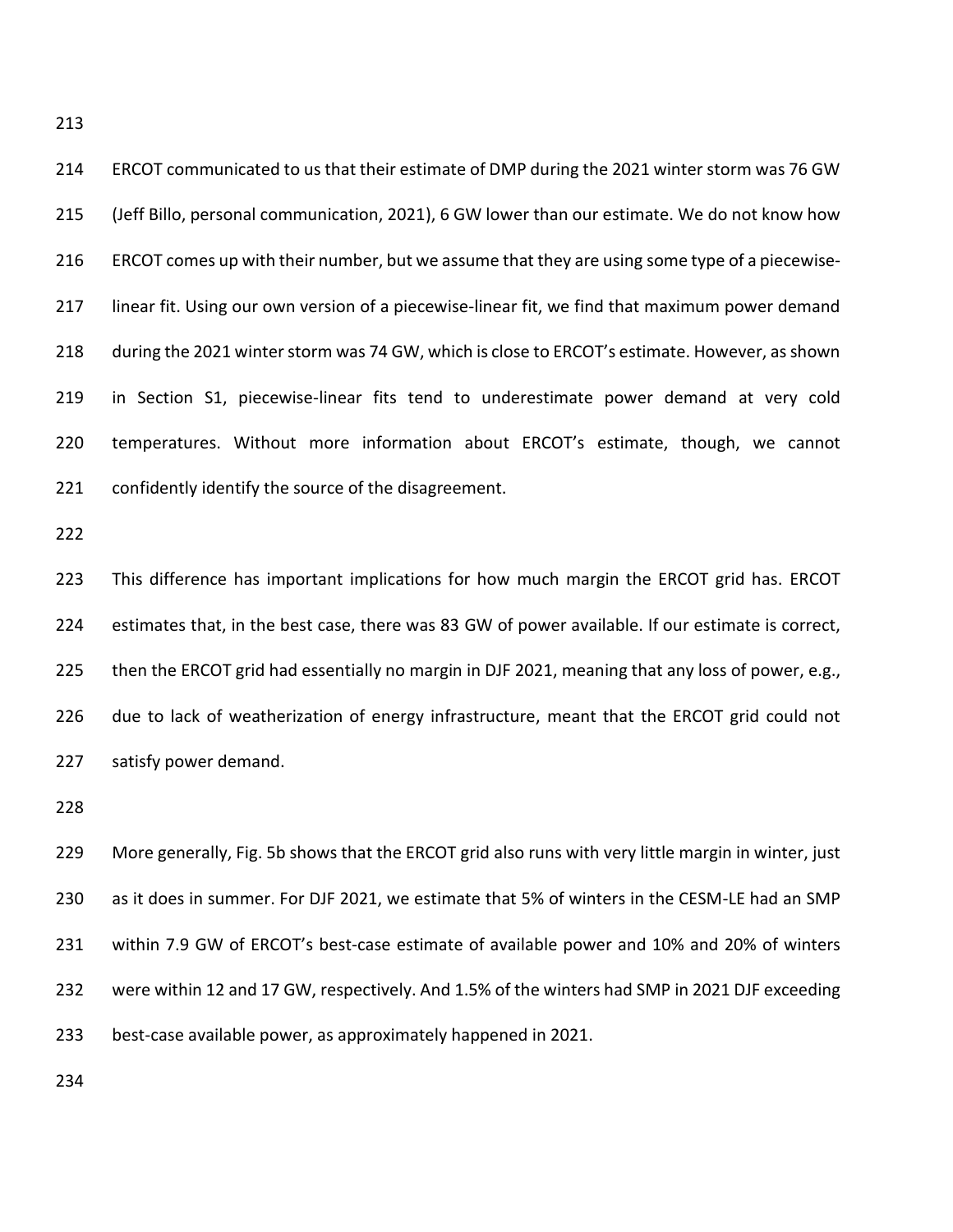

235<br>236

236 **Figure 5.** Probability distribution of seasonal hourly maximum power usage (SMP) in (a) JJA 2021 and (b) DJF<br>237 2021, predicted by the CESM-LE. Calculations use temperatures from 2016-2025 and P<sub>ref</sub> for 2021. Grey a 2021, predicted by the CESM-LE. Calculations use temperatures from 2016-2025 and  $P_{ref}$  for 2021. Grey and 238 black vertical lines represent the ERCOT's seasonal forecast for extreme peak-load and best-case available 239 power.

# 241 6. Conclusions

242 One of ERCOT's most important jobs is ensuring that there is sufficient power available to the 243 Texas electrical grid. In support of this objective, ERCOT makes seasonal assessments of future

244 power demand. However, ERCOT does not take climate change into account or use modern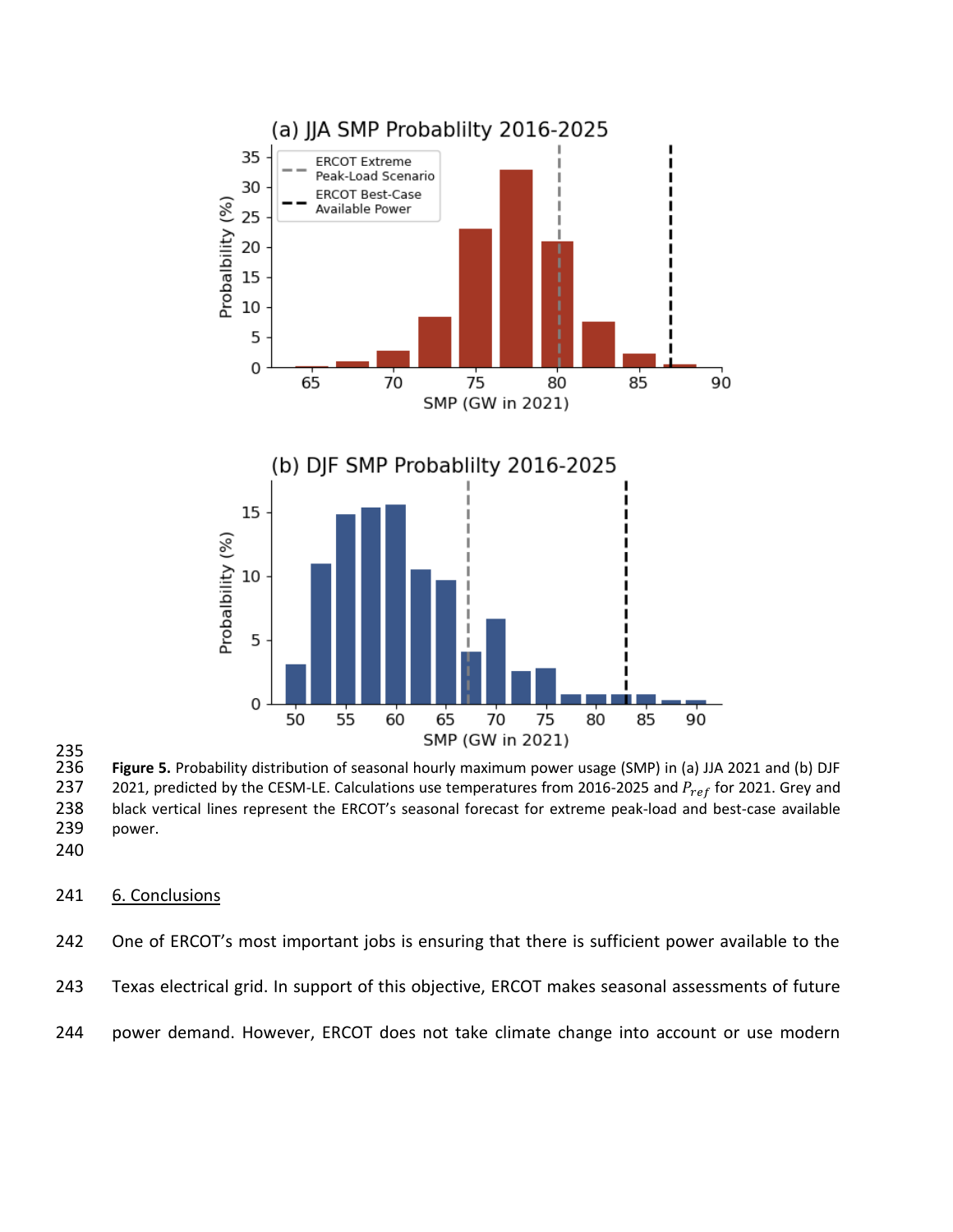245 climate forecasting tools to estimate climate variability when making these forecasts. Instead, 246 they exclusively use the historical climate record.

 In this paper, we describe an empirical methodology to estimate the impacts of climate change and weather variability on power demand. We then use output from an ensemble of climate model runs (the CESM-LE) to estimate the impact of climate change and variability on ERCOT's forecasts. We find that ERCOT's exclusive use of historical temperatures means that they underestimate the worst-case scenarios. We estimate a 17% and 19% chance that 2021 JJA and 2021 DJF power demand would exceed ERCOT's extreme peak load scenarios, respectively. After the fact, we find that 2021 DJF maximum power demand exceeded ERCOT's extreme peak load scenario by 15 GW or 22%.

 ERCOT disputes our estimate of peak demand during the 2021 DJF (82 GW) — they estimate demand was 76 GW. Resolution of this difference is important because it has implications for how much of a safety margin the ERCOT grid has, but ERCOT's model and underlying data are not 260 publicly available so we are unable to identify the source of this disagreement. ERCOT should be transparent about their forecasts and should make their forecast model public so researchers 262 can better evaluate their methodology.

 In both summer and winter, we find that ERCOT's electricity grid has little spare capacity. According to ERCOT, best-case power available in 2021 is in the mid-80s GW. We find that power demand can frequently get approach that limit in both summer and winter. That means that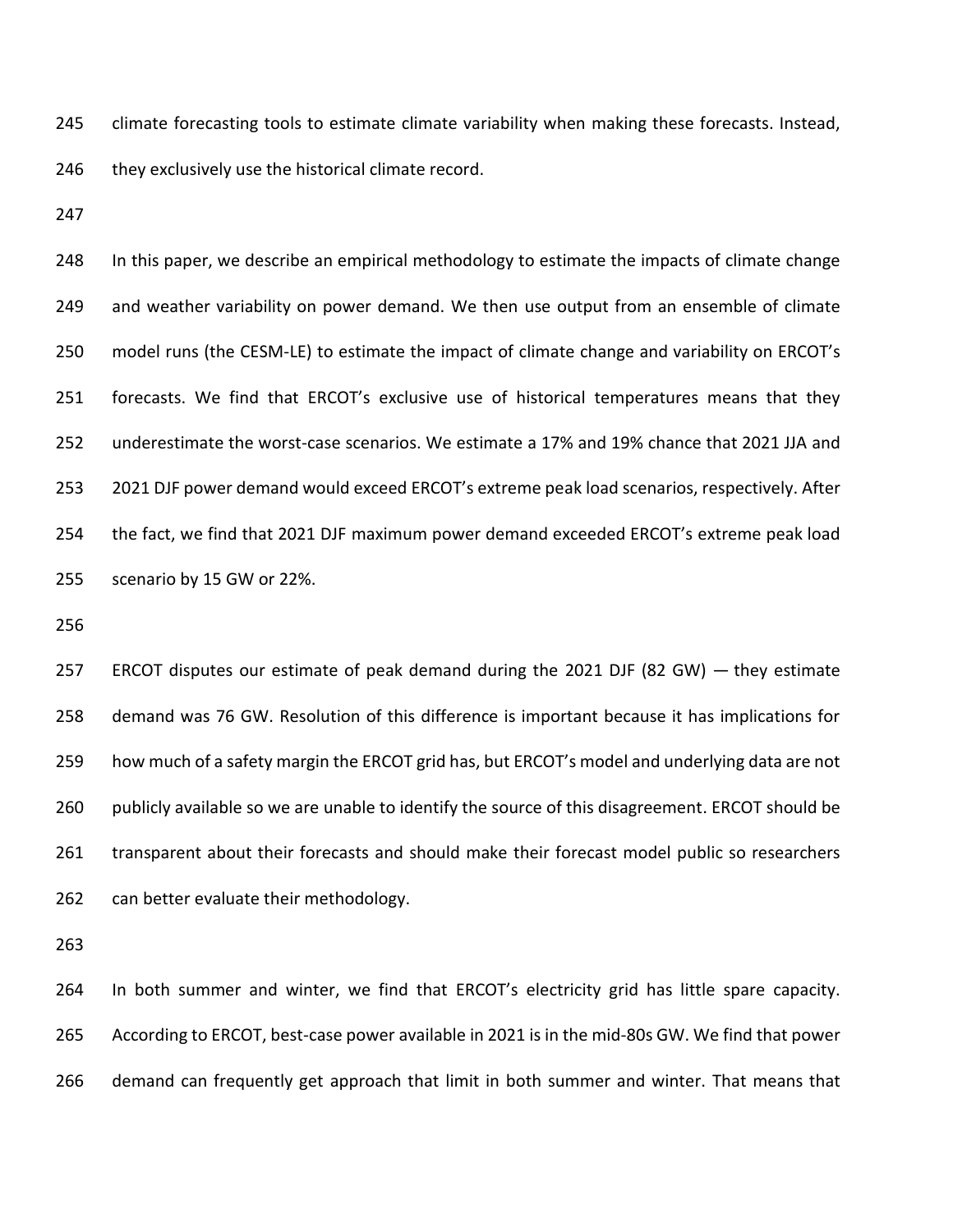unforeseen problems that reduce supply even slightly below the best case can lead to the power 268 grid being unable to satisfy power demand.

 Finally, we encourage ERCOT to make probabilistic forecasts of temperature using modern tools, 271 like climate model ensembles. ERCOT's insistence on using historical weather observations means they are underestimating climate variability, leading to underestimates of the most extreme power demand forecast. ERCOT could easily do a better job in this regard — they just need to decide to do it.

# Acknowledgments

 This work was supported by NSF grant AGS-1841308 to Texas A&M University. We thank Drs. John Nielsen-Gammon, James Doss-Gollin, Daniel Cohan, Jeffrey Billo, Calvin Opheim, and 279 Yangyang Xu for the helpful discussions and comments. The authors declare that there is no conflict of interest.

### Data Availability Statement

 Historical hourly power usage data from ERCOT can be publicly downloadable from the hourly 284 load data archive provided by ERCOT (http://www.ercot.com/gridinfo/load/load hist/). ERA-5 reanalysis data are also publicly downloadable from the Climate Data Store [\(https://cds.climate.copernicus.eu/#!/home\)](https://cds.climate.copernicus.eu/#!/home). Gridded population data (GPW v4) is available in NASA's Socioeconomic Data and Applications Center (SEDAC) archive [\(https://sedac.ciesin.columbia.edu/data/collection/gpw-v4\)](https://sedac.ciesin.columbia.edu/data/collection/gpw-v4).